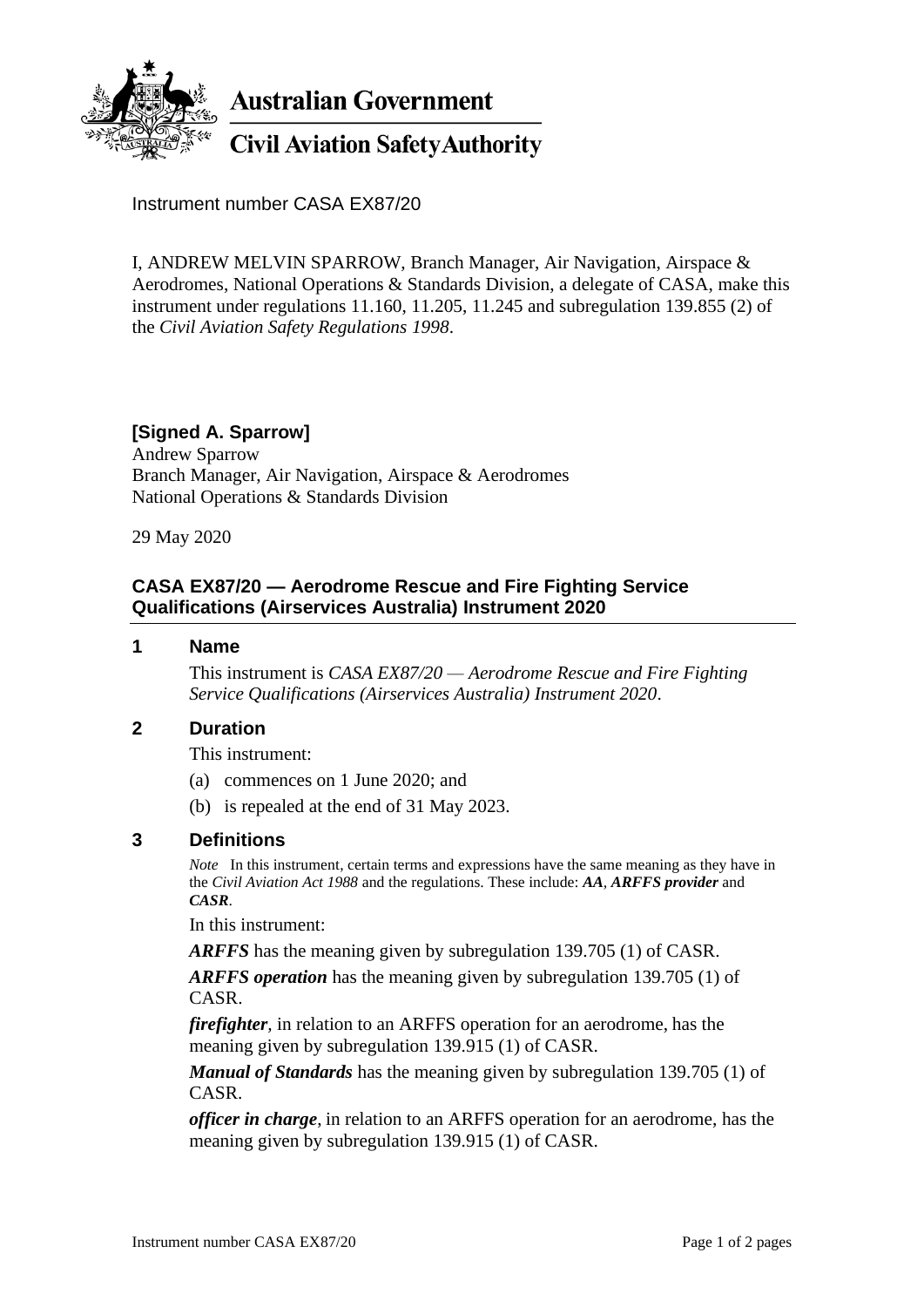#### *prescribed ARFFS training* means:

- (a) a program of training in the specialist skills and knowledge required for ARFFS that has been approved in writing by CASA; or
- (b) the demonstration of competency in an assessment of the specialist skills and knowledge required for ARFFS that has been approved in writing by CASA.

*prescribed Diploma qualification* means either of the following:

- (a) the Diploma of Public Safety (Firefighting Management) awarded by an Australian registered training organisation; or
- (b) a qualification, equivalent to the qualification mentioned in paragraph (a) and approved in writing by CASA.

*registered training organisation* has the meaning given by the *National Vocational Education and Training Regulator Act 2011*.

# **4 Application**

This instrument applies to AA in its capacity as an ARFFS provider.

#### **5 Exemptions and condition — regulations 11.160 and 11.205 of CASR**

- (1) AA is exempt from compliance with:
	- (a) paragraph 139.773 (1) (a) of CASR, to the extent that the paragraph requires AA to appoint an officer in charge who holds an AFC Advanced Diploma that meets the standards in the Manual of Standards; and
	- (b) paragraph 139.773 (1) (b) of CASR, to the extent that the paragraph requires AA to appoint an officer in charge who holds an AFC Diploma that meets the standards in the Manual of Standards.
- (2) The exemptions in subsection (1) are subject to the condition mentioned in subsection (3).
- (3) Before appointing a person to be an officer in charge, AA must ensure that the person:
	- (a) holds a minimum of the prescribed Diploma qualification; and
	- (b) has successfully completed the prescribed ARFFS training.

# **6 Direction — regulation 11.245 of CASR**

- (1) For regulation 11.245 of CASR, AA must ensure that a person who acts in the capacity of the officer in charge of an aerodrome and exercises the powers of the officer in charge at an aerodrome:
	- (a) is based at the aerodrome; and
	- (b) is a member of the staff of firefighters on duty to undertake the ARFFS operation at the aerodrome.
- (2) The direction in subsection (1) ceases to be in force at the end of 31 May 2023.

## **7 Directions — subregulation 139.855 (2) of CASR**

For subregulation 139.855 (2) of CASR, AA must, within 90 days after the day this instrument commences:

(a) review, and if necessary amend, its operations manual to ensure that it identifies the position held by the person who AA appoints from time to time, under subregulation 139.773 (1) of CASR, to be the officer in charge of an aerodrome; and